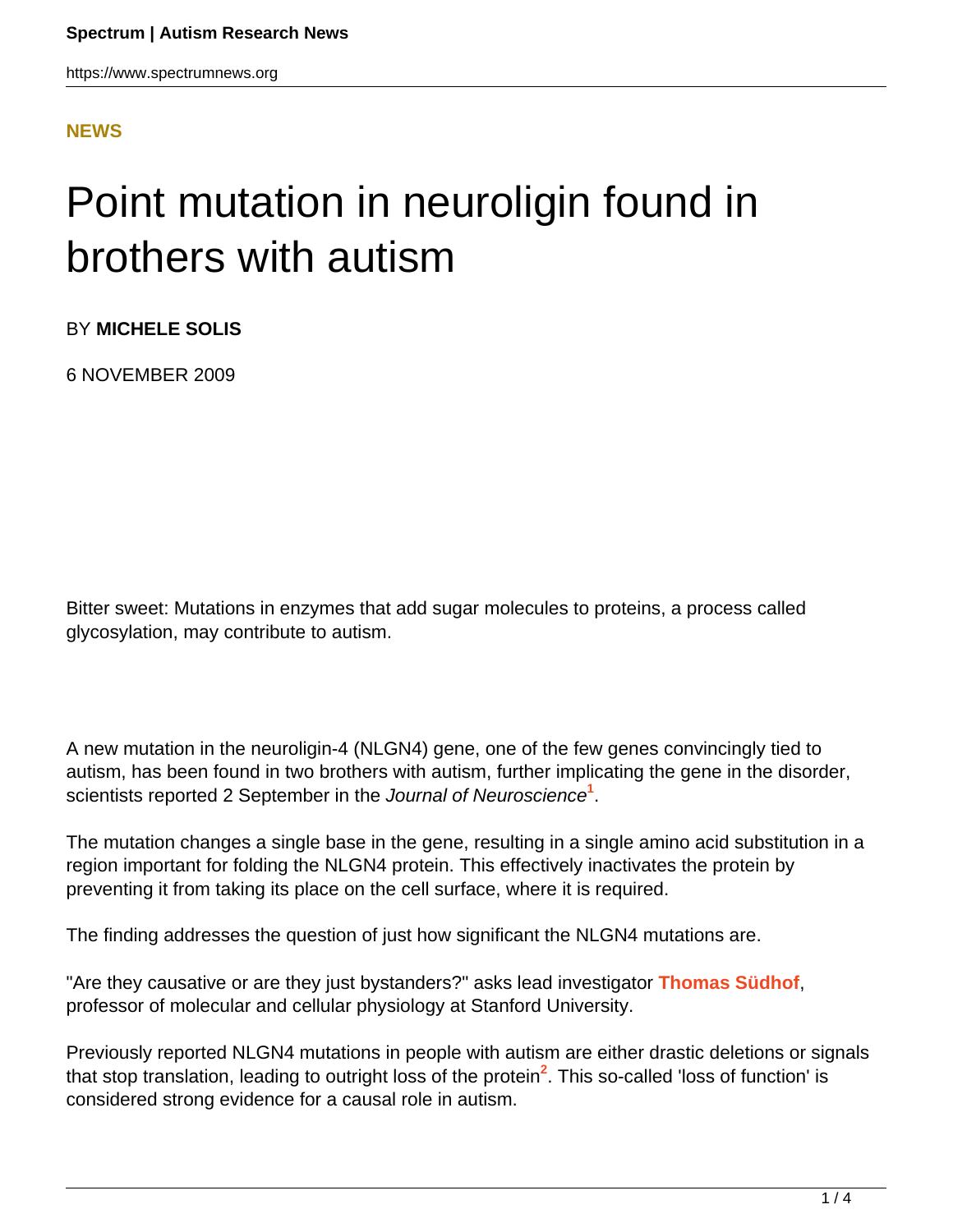The new findings show that even a subtle point mutation can abolish the protein's function, says **[Nils Brose](http://www.em.mpg.de/index.php?id=33&L=1&tx_jppageteaser_pi1[backId]=16)**, director of the Max Planck Institute for Experimental Medicine in Göttingen, Germany, who developed a mouse model of autism based on the loss of NLGN4**<sup>3</sup>** . "In that regard the paper is very important," he says.

NLGN4 mutations are rare, but they have been a focus of autism research because of their ability to alter synapses, the connections between neurons**<sup>4</sup>** . The NLGN4 protein is part of a network of molecules at the synapse that regulate how signals are passed between neurons.

"I think NLGN4 organizes the whole signaling apparatus," Südhof says. "It stabilizes synapses, it makes them work."

## One gene, many outcomes:

NLGN4 is located on the X chromosome. The new mutation is present only in the boys, and not in their parents, indicating that it spontaneously arose in the mother's egg cells. It is also absent from 300 healthy people, making a strong statistical case for its role in causing autism.

In cultured cells, the mutant protein becomes trapped in the endoplasmic reticulum, the cell's protein factory, instead of getting exported to the cell surface, the researchers found. Excitatory synapses, which promote electrical activity between neurons, are also impaired.

"From a genetic point of view, the finding is not surprising," Brose says. "What is really fantastic about this paper is the comprehensive analysis going from genetics to biochemistry to cell biology to electrophysiology."

The new mutation is likely to have caused the boys' autism, but it is not necessarily a foregone conclusion: For example, a paper last year reported that of three family members carrying identical deletions within NLGN4, one has autism, one has Tourette's syndrome and attention deficit hyperactivity disorder, and one has severe anxiety**<sup>5</sup>** .

**[Jonathan Picker](http://www.childrenshospital.org/directory/physicians/p/jonathan-picker)**, a clinical geneticist at Children's Hospital Boston who led that study, doesn't see these different outcomes as contradicting the connection between autism and NLGN4. The differences may stem from how well the synapses in each person can compensate for the loss of NLGN4, he says.

NLGN4 interacts with numerous other proteins at the synapse, and a perturbation to any of them may significantly alter synapse function, and cause autism. This kind of gene network can explain why any one mutation leading to autism is rare.

 "Although [mutations in] NLGN4 are a rare cause of autism, they can provide an anchor for us to start finding the other molecules that work with them," Picker says. "Now what we have to do is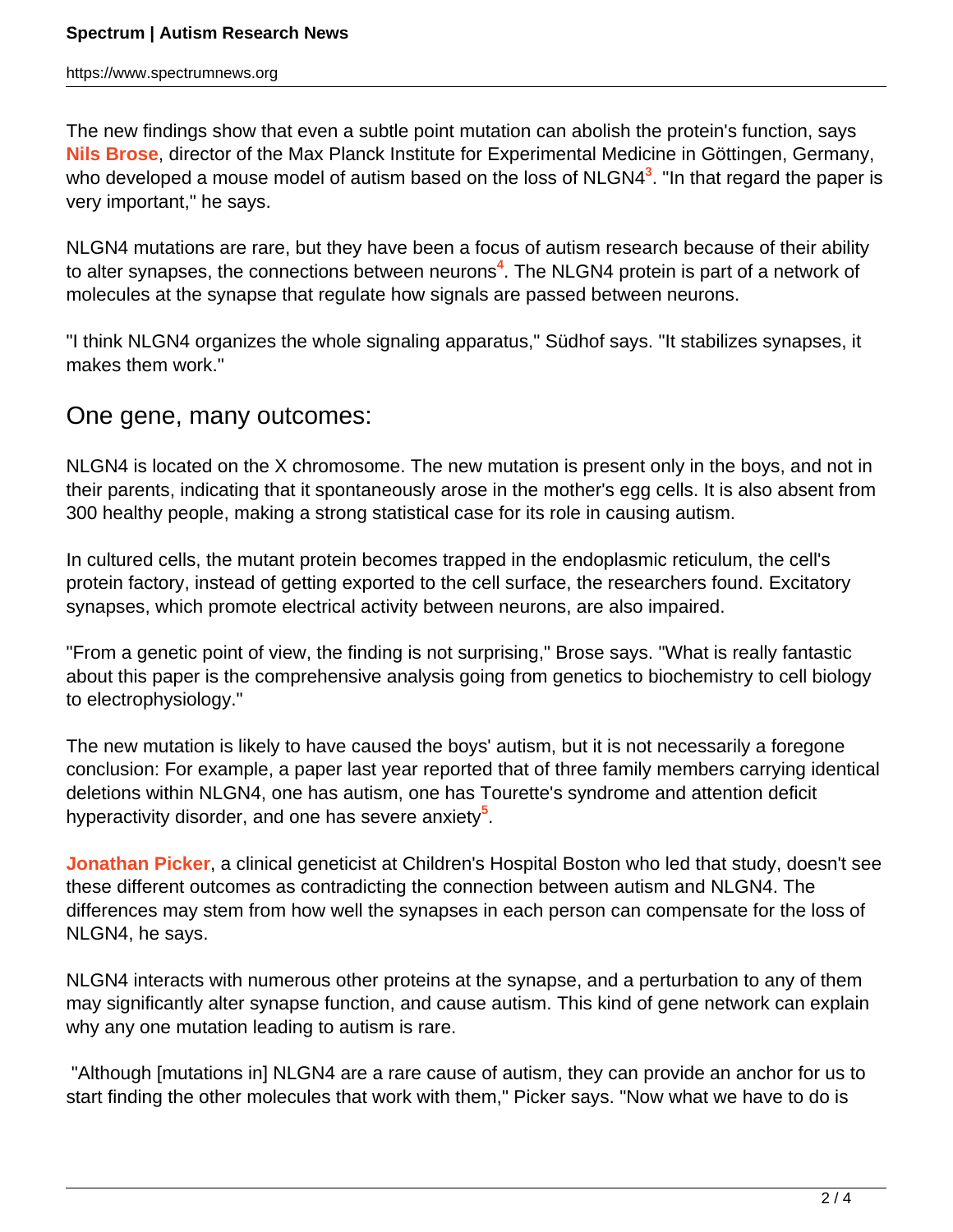really connect all these molecules together."

#### Sugar trees:

The new paper illustrates the importance of getting a protein to its proper place in a cell, and the interim steps that can go awry. Mutant NLGN4 protein remains in an immature form, sporting large sugar chains that are normally trimmed away, and is rapidly degraded.

Researchers are exploring whether enzymes that add sugar molecules to proteins, a process called glycosylation, contribute to autism. Mutations in the genes that code for the enzymes are known to cause other brain disorders, such as Walker-Warburg syndrome.

"Glycosylation is very important for giving proteins their eventual shape and appearance," says **[Peter Burbach](http://translationalneuroscience.nl/Research/Molecular-Neurobiology/Peter-Burbach)**, professor of neuroscience and pharmacology at the University Medical Center Utrecht in the Netherlands. "The sugar molecules are so large, they are more like a whole sugar tree."

In May, Burbach and his colleagues reported that a handful of mutations in enzymes involved in glycosylation are found in people with autism**<sup>6</sup>** .

The scientists surveyed 105 people with autism and 267 healthy people for deletions or duplications of segments of DNA — known as copy number variations (CNVs). Of the hundreds of genes within CNVs unique to the autism group, seven code for enzymes involved in glycosylation.

Like NLGN4 mutations, these aberrations are rare, and each occurs in only one person with autism in the study. The low frequency makes it difficult to argue that any given mutation causes the disorder. "The problem in the genetics of autism is that basically every patient has a different, or private, mutation," Burbach says.

His team used a bioinformatics tool that estimates the likelihood that a particular gene is related to a disease, based on information about the gene's expression patterns, the cellular pathways it participates in, and information from published literature.

All seven glycosylation genes came up as highly likely to be related to autism, but Burbach is cautious about their importance.

"Glycosylation is only one small part of the puzzle," he says. "It's only one of the many points where things can go wrong at the synapse."

Given the complicated machinery that assembles a synapse and makes it work, any number of mutations at any point of the assembly may result in autism, Burbach says. The biological approach taken by Südhof's team can help make sense of the morass of mutations found in